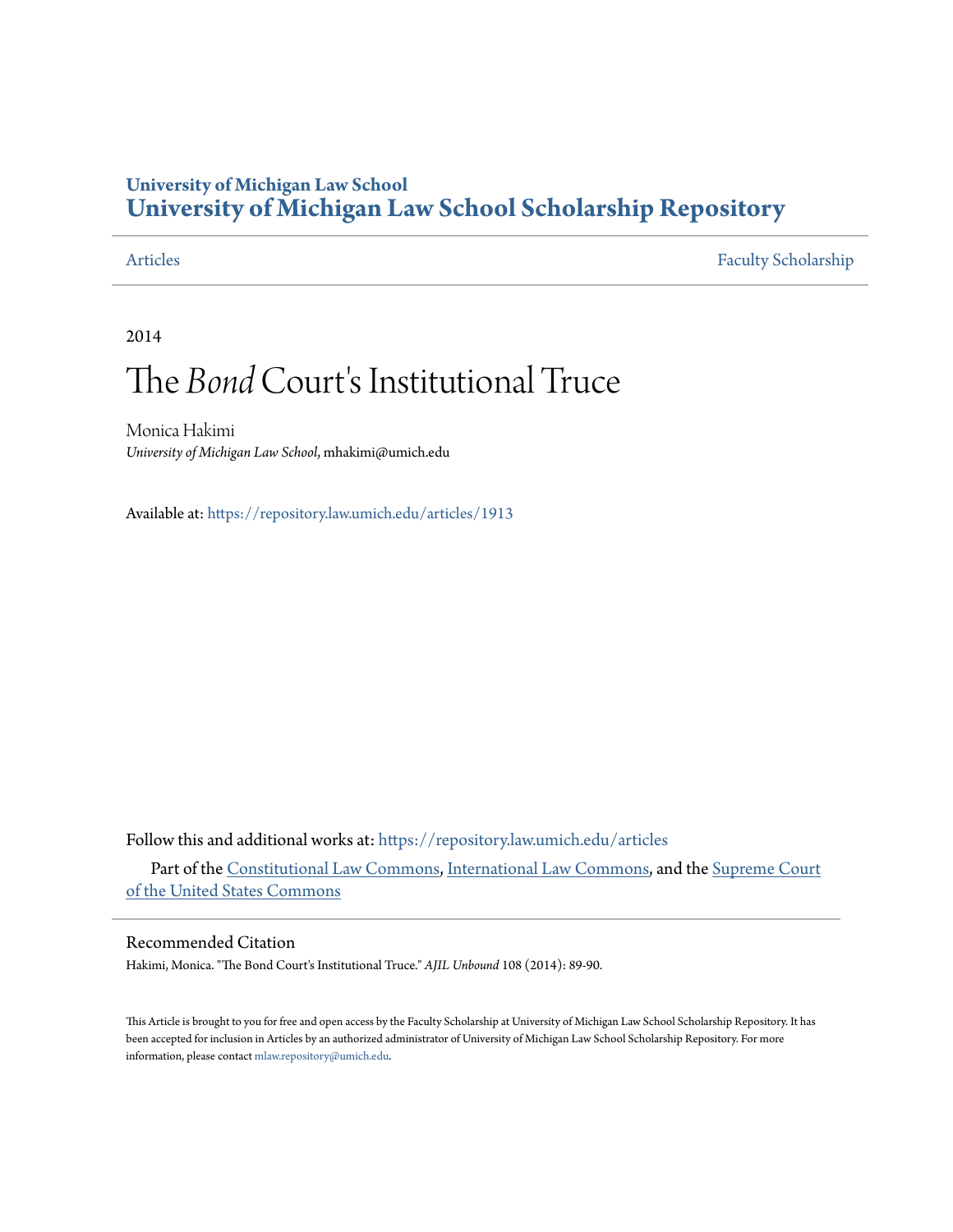### THE *BOND* COURT'S INSTITUTIONAL TRUCE

#### *Monica Hakimi*\*

As many readers are aware, *Bond v. United States<sup>1</sup>* is a quirky case. The federal government prosecuted under the implementing legislation for the Chemical Weapons Convention (CWC) a betrayed wife who used chemical agents to try to harm her husband's lover. The wife argued that, as applied to her, the implementing legislation violated the Tenth Amendment. She thus raised difficult questions about the scope of the treaty power and of Congress's authority to implement treaties through the Necessary and Proper Clause. The *Bond* Court avoided those questions with a clear statement rule: "we can insist on a clear indication that Congress meant to reach purely local crimes, before interpreting the statute's expansive language in a way that intrudes on the police power of the States." <sup>2</sup> This resolution betrays the Court's ambivalence about the appropriate limits of the treaty power and about the Court's own capacity to define those limits.

The clear message from *Bond* is that the Court is troubled by the federalism implications of an overly expansive treaty power but feels ill-equipped to delimit that power itself. Consider the three approaches that were easily available to the Court but not taken. First, the Court did not just apply the implementing legislation's seemingly plain but expansive language to reach Bond's conduct. All nine Justices thought that, as applied to Bond, the legislation risked intruding too heavily on the federalism interests at stake.

Second, neither did the Court decide that the CWC's implementing legislation exceeded the federal government's authorities. *Missouri v. Holland* was itself premised on the idea that regulating migratory birds was an international, not a purely local, affair. Bond picked up on that distinction. It went out of its way to characterize Bond's conduct as "purely local" and to minimize the national and international interests at stake. As Marty Lederman<sup>3</sup> has explained, these moves are questionable. Yet even as the Court made them, it declined to find that the CWC's implementing legislation exceeded the federal government's treaty-related authorities.

Third, the Court also declined to establish a generalized standard for limiting those authorities in future cases. Even the concurring opinions that try to establish a limiting principle are, in the end, unconvincing. Justice Scalia's opinion adopts the position, articulated by Professor Rosenkranz in 2005,4 that the Necessary and Proper Clause authorizes legislation to "make" treaties but not to "implement" them. Yet Scalia does not even try to grapple with the historical evidence to the contrary.<sup>567</sup> And he fails to offer a principled reason for adopting his interpretation, given that the Treaty Clause enables the government not just to make but also to

<sup>\*</sup> *Professor of Law and the Associate Dean for Academic Programming at the University of Michigan Law School.*

Originally published online 05 June 2014.

<sup>1</sup> [Bond v. United States,](https://scholar.google.com/scholar_case?case=14369486041709640908&hl=en&as_sdt=6&as_vis=1&oi=scholarr) 134 S.Ct. 2077 (2014).

<sup>2</sup> *[Id](https://scholar.google.com/scholar_case?case=14369486041709640908&hl=en&as_sdt=6&as_vis=1&oi=scholarr)*. at 2090.

<sup>&</sup>lt;sup>3</sup> Marty Lederman, *[Seven Observations About the Oral Argument in Bond](http://opiniojuris.org/2013/11/06/seven-observations-oral-argument-bond/)*, OPINIO JURIS (Nov. 6, 2013).

<sup>4</sup> Nicholas Quinn Rosenkranz, *[Executing the Treaty Power](http://papers.ssrn.com/sol3/papers.cfm?abstract_id=747724)*, 118 HARV. L. REV. 1867 (2005).

<sup>5</sup> Carlos Manuel Vázquez, [Missouri v. Holland'](http://scholarship.law.georgetown.edu/facpub/389/)*s Second Holding*, 73 MO. L. REV. 939 (2008).

<sup>6</sup> Edward T. Swaine, *Putting* [Missouri v. Holland](http://scholarship.law.gwu.edu/faculty_publications/13/) *on the Map*, 73 MO. L. REV. (2008).

<sup>7</sup> Jean Galbraith, *Congress's Treaty[-Implementing Power in Historical Practice](http://papers.ssrn.com/sol3/papers.cfm?abstract_id=2275355)*, 56 WM. & MARY L. REV. 59 (2014).